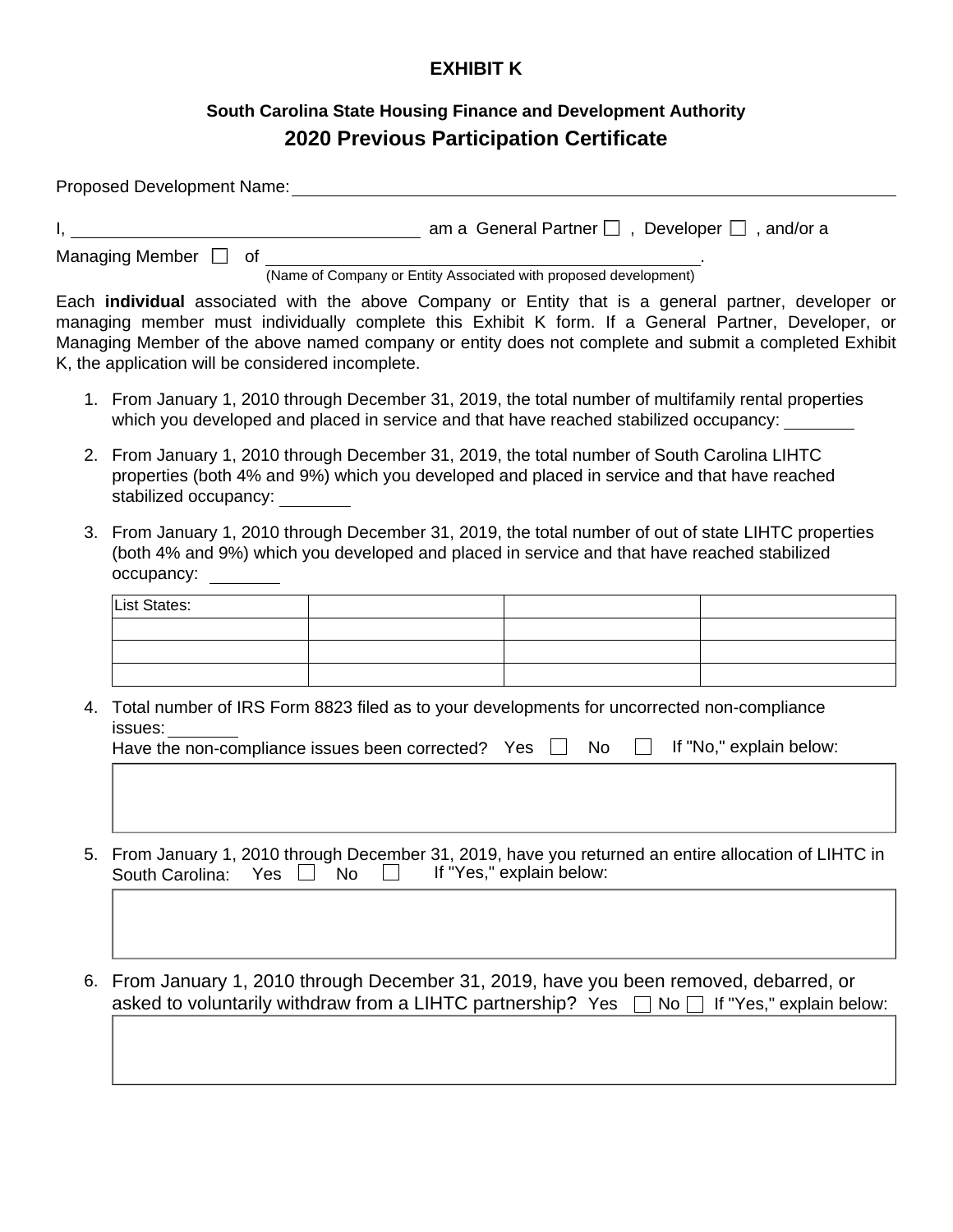- 7. From January 1, 2010 through December 31, 2019, have you been disqualified from participating in any LIHTC Program? Yes  $\Box$  No  $\Box$  If "Yes," explain below:
- 8. During the past 10 years, has any multifamily rental project you own or developed been in default, assigned to the State or foreclosed? Yes  $\Box$  No  $\Box$  If "Yes," explain below:
- 9. During the past 10 years, have you defaulted on an obligation covered by a surety or performance bond?  $Yes \Box \ No \Box \ If "Yes," explain below:$
- 10. During the past 10 years, have you been debarred, suspended, proposed for debarment or suspension, declared ineligible or voluntarily excluded from any transactions or construction developments involving the use of governmental funds? Yes  $\Box$  No  $\Box$  If "Yes," explain below:
- 11. During the past 10 years, have you been indicted, charged, convicted of or had a civil judgment rendered against you for a criminal offense in connection with obtaining, attempting to obtain, or performing a public transaction or contract, violation of Federal or State antitrust statutes or commission of embezzlement, theft, forgery, bribery, falsification or destruction of records, making false statements, or receiving stolen property? Yes  $No$  If "Yes," explain below: